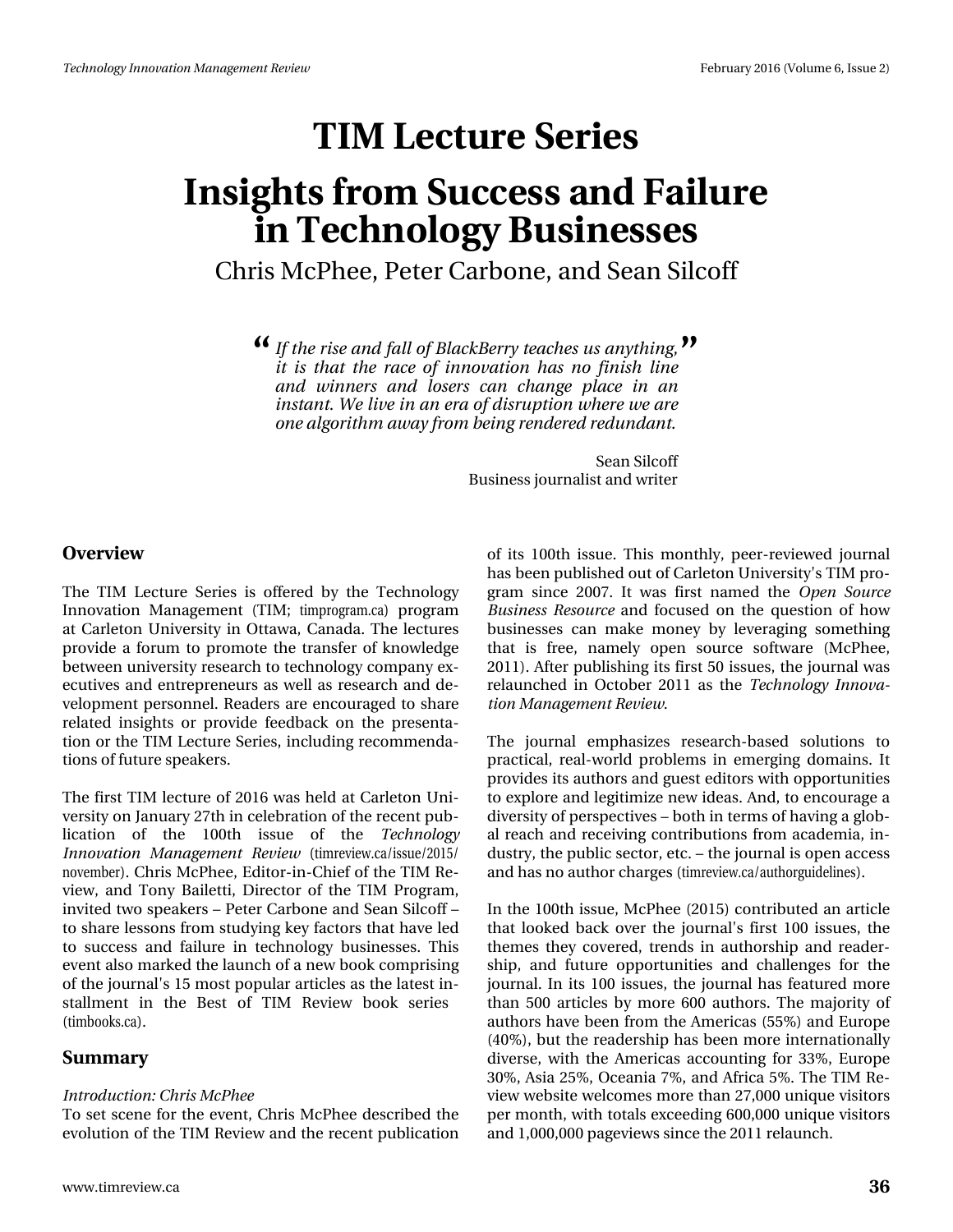# WLP#Onfwxuh#Vhulhv##Lqvljkwv#urp#Vxffhvv#dqq#dloxuh#q#Whfkqrorjl#Exvlghvvhv Fkulv#PfSkhh/#Shvhu#Fduergh/#dgg#Vhdg#Vlofrii

Z lwk# qr#dxwkru#fk dujhv#dqg#d#ixoo#rshq0dffhw#prgho# +dockduwlf drivttduhttiuhhtwrttundghuv,/tPf Skhhtth{sodlghgttwkdwtt ixqglqj#pxw#frph#urp#wkhu#vrxufhv1#D#uhfhqw#qlwldw0 lyh#v#wkh#ghyhorsphqw#i#d#%Ehvw#i#NUP#Uhylhz%#herrn# vhulhv/#dqg#wkh#vhyhqwk#errn#q#wkh#vhulhv#zdv#odxqfkhg# gxulqj#wkh#NLP#Ohfwxuh1#Nkh#surfhhgv#lurp#hyhu|#errn# vrog#r#wrzdugv#wkh#gjrlgj#shudwlrg#i#wkh#nxugdo1

Wilv#qhz#errn##Wwohg#Ehw#ri#NLP#Uhylhz#Prw#Srsxodu# Duwf drw# +P f Sk hh/# 5349:# dp d}r q1f d2gs 2E34D] Z 9M; 2, # ' ihdwxuhv#wkh#48#prw#srsxodu#duwlfohv#sxeolvkhg#lq#wkh# WLP #Uhylhz #edvhg#r q#ylvlw#wr #wkh#z hevlwh1#Lw#sur ylghv# ydoxdedn#lqvljkw#rq#irvvhulqj#hqwuhsuhqhxuvkls/#pdq0 dj lqj #lqqr ydwr q#dqg#whdp v/#dqg#ghdyhulqj #ydoxh#wr # f x www phu/#dqg#w#zloo#eh#ri#qwhuhww#wr#hqwuhsuhqhxuv/# p dqdj huv/#hvhduf khuv/#dqg# vkhuv1

Wkh#NUP #Errnv#z hevlwh#wlperrnvfd,#surylghv#ghwdlov#rq# wkh#hqwluh#NLP#Errnv#vhulhv/#zklfk#qfoxghv#wkh#iroorz0 lgi #wwwhv=

41# ru#Whfkqrorj|#Hqwuhsuhqhxuv

51 Exvight of Production of the whole has untilly a final strategy and strategy strategy strategy strategy str

614Y dox h#Fr0Fundwirq

7年 ehuvhf x u w

81 R s hq # /r x uf h#r u# - lq wuh s uhq hx uv

910ylqj #Odev

: 14P r w#Srsx odu#Duwlf dnv

Sduw# #Shwhu#Fduerqh# #Chwrqv#urp #wkh#Hyroxwlrq#i# Exvighw

Lq#qylwlqj#d#vshdnhu#wr#pdun#wkh#rffdvlrq#ri#wkh#433wk# Ivvxh#i#wkh#NLP #Uhylhz /#Shwhu#Fduer qh#z dv#wkh#eylr xv# fkrlfh#jlyhq#klv#pdq|#frqwulexwlrqv#gdwlqj#edfn#wr#klv# dxwkruvkls#ri#wkh#iluvv#duwlfdn#hyhu#sxedvkhg#lq#wkh# mxuqdd#Fduerqh/#533: ,#dqg#vhyhudd#vxevhtxhqw#rqwul0 exwir qv/#lqfoxglqj#dq#duwlfoh#wkdw#dsshduv#lq#wkh#qhz# herrn#ri#wkh#mxuqdoŠ#prw#srsxodu#duwfohv1#Kh#kdv# dovr#frqwdexwhg#dv#d#wrs0txdolw|#jxhvw#hglwru/#uhylhzhu/# dqg#dgylvr u #er dug#p hp ehu/#dqg#kh#kdv#ehhq#d#nh| # idfwru#lq#wkh#mxuqdoŠr#vxffhvv1#Lq#wkh#iluvw#sduw#ri#wkh# WLP # Onf wx uh/# F duer g h# vk duhg# wk h# dn vvr g v# k h# k d v# dnduqhg#derxw#wkh#hyroxwlrq#ti#exvlqhvv#dv#d#whfkqrorj|# h{hfxwlyh#dqg#sudfwlwrqhu#ri#wudwhjlf#sodqqlqj/#dqg#kh# p dsshg#wklv#hyroxwlrg#wr#wkh#fruuhvsrgglgj#fkdgjhv# vhhq#lq#wkh#wrslfv#h{soruhg#lq#wkh#NLP#Uhylhz#ryhu#lww# iluw#33#wxhv#

Fduer gh#h{sodlghg#wkdw#ryhu#wkh#odvw#63#wr#73#|hduv/# wkhuh#kdyh#ehhq#hqruprxv#vkliw#lq#yluwxdool#hyhul# idf wru#wkdw#diihfw#d#vxffhwixd#exvlqhw/#dqg/#iru#pxfk# ri#wklv#wlph/#lqgxwwd#kdv#zrunhg#zlwk#dfdghpld#wr#wul# w #xqghuwdqg#wkh#bhyhuv#wr#jdlq#frpshwlwyh#dgydqwdjh/# r u#wr#hyhq#mxw#nhhs#xs#lq#wkh#p dunhwl#Edvhg#r q#h{0 dp sohv#iurp#klv#h{shulhqfhv#zlwk#wklv#hyroxwlrq#lq#wkh# which f r p p x qlf dwir qv#lqgxwwd /#Fduer qh#lghqwilhg#vhy0 hq#duhdv#ri#lqvljkw#dqg#nh|#dnvvrqv#dnduqhg/#zklfk#duh#  $vxp p du}$  hg#ehor z #

4 f xw p hw

- —#Vdohv#l∨#qrw#derxw#wk.h#surgxfw#lw#lv#derxw#sxwwl/qj#wk.h# fxwwrphu\$v#zhoo0ehlqj#dkhdg#i#rxu#zq1#Hqjdjh# z lwk#xwwrp huv/#dqg#p dnh#vxuh#wkh| #duh#doz d|v#dw#wkh# wdedn#dqg#sduw#i#wkh#vroxwlrq1#
- —#Orqj0vhup#sodqqlqj#lv#wudvhjlfdooj#lulwfdo#ru#dq|# frp sdq|1#Lw#khosv#|rx#ghflgh#zkdw#wr#gr/#exw#dovr# z k dw#qrw#wr#gr#dqg#z lwk#z krp#wr#sduwqhu1
- # r x # kdyh#wr# qghuwodqg#wk h#sk | vlf v#i#d#ghdo1#Lv#wk h# f x w r p hu#ulj k wBh Z k dw#duh#wk h|#uhdool#dvnlqj#ruBhGr# wkh|#uhdoon|#hqrz#zkdw#wkh|#qhhg# u#zkdw#mhfkqrorj|# wr#ehw#qB#Gr#rxu#krphzrun#dqg#kdyh#rxu#zq# rslqlrq1

51Frp shwwrq

- —#Wkhuh#l∨#dozd|∨#frpshwlwrq/#dqg#lw#qfuhd∨lqjd,#frp0 lqj#urp#xqltxh#dqg#glvuxswlyh#frpelqdwlrqv#ti#xq0 gdp hqwddholp hqw1
- —#Exvlo,h∨v#pro,ho#glvuxswlro,#lv#kduq#wr#dqwlflsdwh/#dg0 guhw/# u#hyhudj h1
- –#Wkh#zlqqhu#l∨#wkh#qh#zkr#dssursuldwhv#ydoxh/#qrw#qh0 fhwdulo|#wkh#qh#zkr#uhdwhv#w4EDqg/#wkhuh#duh#gliihu0 hqwed | v#wr#dssursuldwh#ydoxh1

61#Rshq#√rxufh

- -#Rshq#vrxufh#lv#d#ydoxdeoh#ww.dwhjlf#wrro/#qrw#navw#dq#hq0 jlqhhulqj#wro1#
- —#Lw#dq#eh#xvhg#nw:#ndnh#xw#rpshwlwrq#e|#uhgxflqj# wk hlu#wudwhj If #dgydqwdj h/#wk huhe| #vk liwlqj #wk h#ydox h#wr # zkhuh#d#frpsdq|#dq#frpshwh1
- fRshq#vrxufh#dflolwdwh∨#frooderudwlyh#qqrydwlrq/#exw# wk.huh#duh#xowxudo#psolfdwlrqv=#ghyhorshuv#dqg#pdq0 dj huv#p x w#yhufrp h#wk h#shufhlyhg#qhhg#wr#zq#dqg#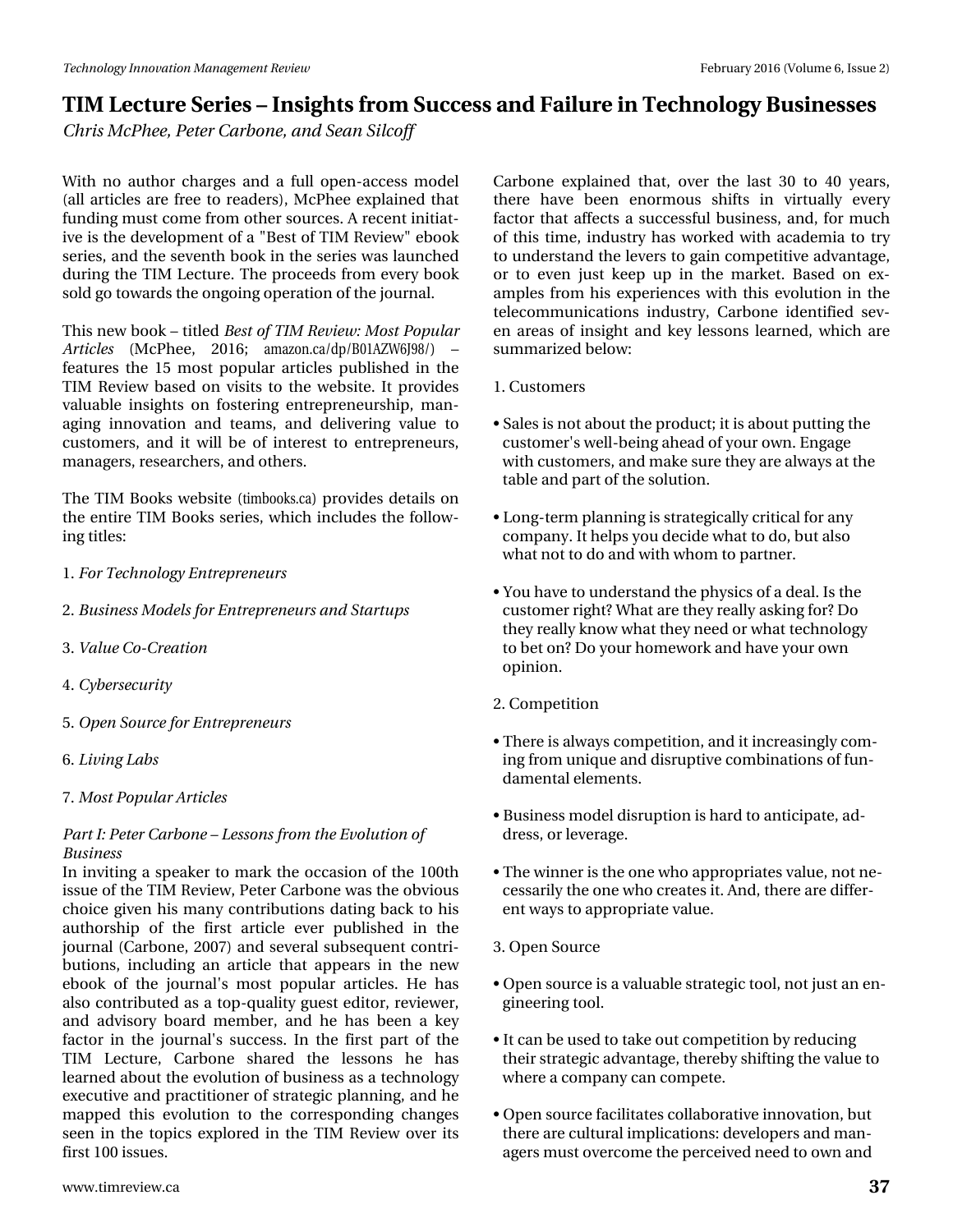## **TIM Lecture Series – Insights from Success and Failure in Technology Businesses**

*Chris McPhee, Peter Carbone, and Sean Silcoff*

control everything and instead learn to trust and work with a community.

4. Business ecosystems

- An ecosystem can magnify capability, enhance reach, and improve responsiveness. The benefits of a successful ecosystem are substantial, but setting one up is easier said than done, largely because of trust issues.
- Particularly for custom development, a business ecosystem can be a mechanism for partnership with customers.
- Success depends on the ecosystem providing a "winwin" for everyone in terms of commercial success. Participants must have mutual self-interest.
- 5. Mergers and acquisitions
- Mergers and acquisitions are a popular mechanism to address time to market, to contain investment, to enter new markets, and for the scaling or exit of startups.
- There are various possible models of integration: the right choice depends on what is motivating the merger or acquisition. For details, see Carbone (2011).

6. Investments in the future

- Large companies manage investment across three horizons: immediate impact (H1), short-term impact (H2), and long-term impact (H3). The challenge is to balance investment across all three horizons without sacrificing one at the expense of another. This task is not easy because each horizon has different, and often competing, characteristics.
- 7. People
- A CEO requires deep knowledge of the business but cannot succeed if their influence clashes with the company culture; they must command respect and be followed. Trust and respect drive productivity.
- Empowering means incenting, but you must create a specific incentive to achieve a particular outcome.
- A company is a complex community that should be leveraged, not overridden.

#### *Part II: Sean Silcoff – Lessons from the Rise and Fall of BlackBerry*

Next, Sean Silcoff provided an inside look at the rise and fall of one of Canada's most iconic brands, as documented in his recent book *Losing the Signal* (McNish & Silcoff, 2015). Silcoff spoke about BlackBerry under the leadership of former CEOs Jim Balsillie and Mike Lazaridis. The book, co-written with Jacquie McNish, grew from a major feature investigation published in September 2013 in the Globe and Mail about the downfall of the Canadian company (Silcoff et al., 2013).

Silcoff shared profiles of the two former co-CEOs, their personalities and strengths and weaknesses, and how they were both mismatched and complementary within their unusual joint leadership of Research in Motion (now BlackBerry). He characterized the company's rapid growth and how it established a dominant position in a market it created only to see their advantage slip away as Apple and others disrupted and redefined the smartphone industry.

Key lessons Silcoff shared from the investigation and book included:

1. Timing is everything: you need the right product in the right place at the right time.

2. Conviction is very important: you cannot always listen to what customers think they need.

3. Innovation without commercialization is not enough: you need to get the technology into people's hands.

4. Leadership is key: you can have co-CEOs, but any board that allows such a structure must regularly revisit the arrangement, possibly as often as every board meeting.

5. Technology is only part of the disruption story: it is just as important to change the rules to destabilize legacy businesses.

6. With the current rates of innovation, time is a luxury that you cannot afford.